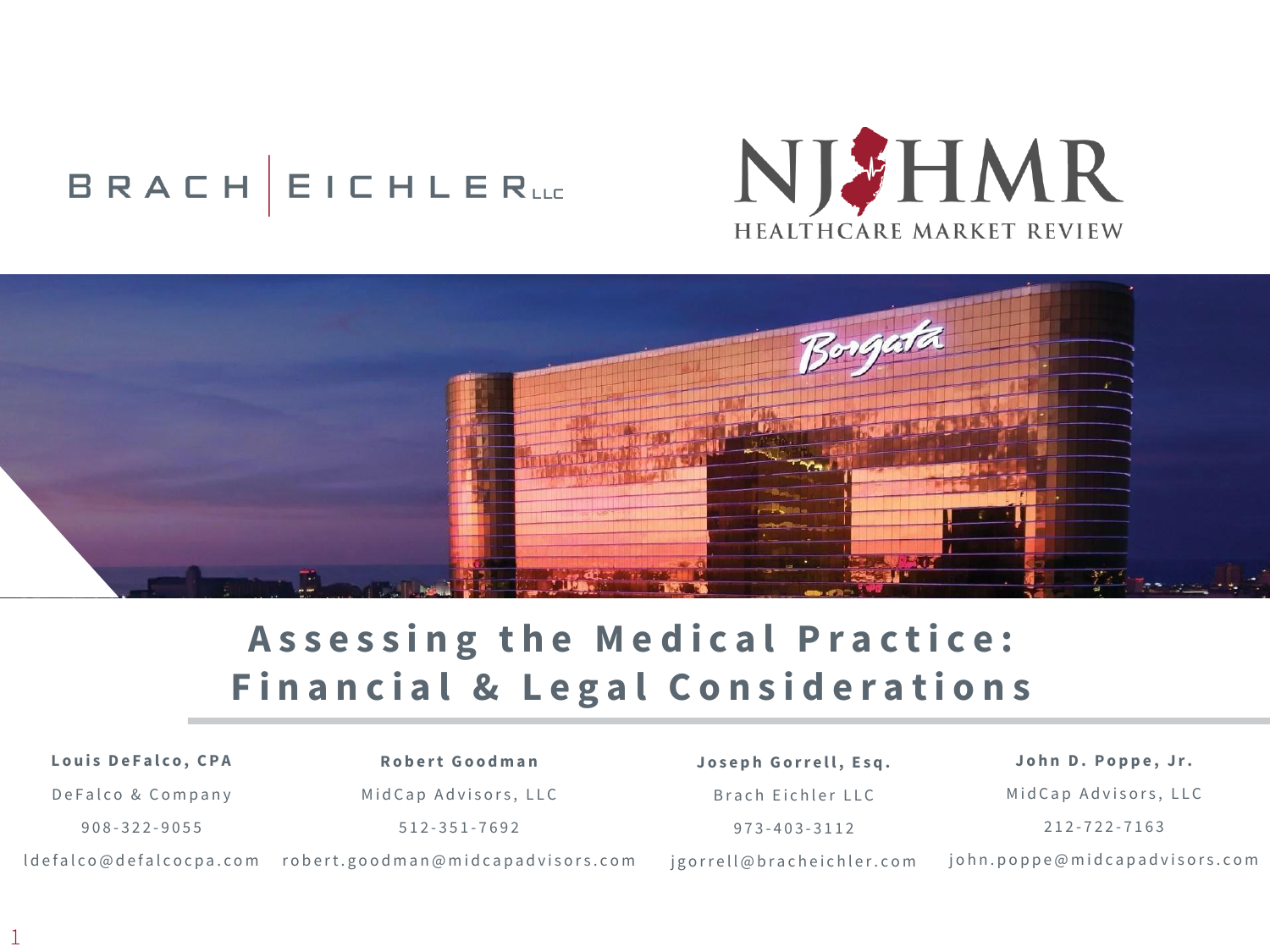#### **P R E S E N T E R S**



#### **Louis DeFalco, CPA Founder & Managing Partner, DeFalco & Co.**

Founder and Managing Partner of DeFalco & Co., CPA with offices in Scotch Plains and Hoboken, NJ rendering Advisory Services, Tax Planning and Preparation to a broad spectrum of industries and individuals, with a significant focus in the Health Care area – Ambulatory Surgical Centers and Physician practices.

Mr. DeFalco was a founder and Chairman of the Board of Directors for Prestige Financial Corp., a NASDAQ-listed bank holding company for Prestige State Bank, the largest SBA lender in the North East Region prior to its merger into Commerce Bank, subsequently absorbed by TD Bank.

Mr. DeFalco also served on the Board of JFK Hospital prior to and during its transition into its status as part of the Hackensack Meridian Health Care System. DeFalco & Co. developed and implemented the structuring and successful operation of a large multispecialty, multi-location medical group with diverse income generation and compensation attributes, and has been instrumental in assisting its Ambulatory Surgical Center and Medical Practice Clients.



#### **Robert Goodman VP of Healthcare, MidCap Advisors, LLC**

Robert Goodman is Vice President for Healthcare at Midcap Advisors, LLC and he works with physician practices as well as other outpatient healthcare providers in support of their future plans. These plans can range from the sale to a consolidation effort to facilitating new partnerships and business combinations. The support he provides is strategic, financial and practical, and tends to involve advisory services, positioning options, growth strategies, equity raises, as well as mergers and acquisitions with typically a competitive process utilized for finding the right clientfocused solution.

Bob has been a hospital administrator, including as CEO where he led the hospital's turnaround; worked in the investment banking field in a turnaround capacity; was a finance executive at an equipment leasing company financing outpatient start-ups, healthcare practices, hospitals and other healthcare businesses; and as a healthcare strategic business consultant and advisor he has written business plans, conducted turnarounds, performed due diligence services for investors and lenders, and more, during which time he has had ownership and operating interests, as well as board seats, in several healthcare companies.



**BRACH EICHLERLLE**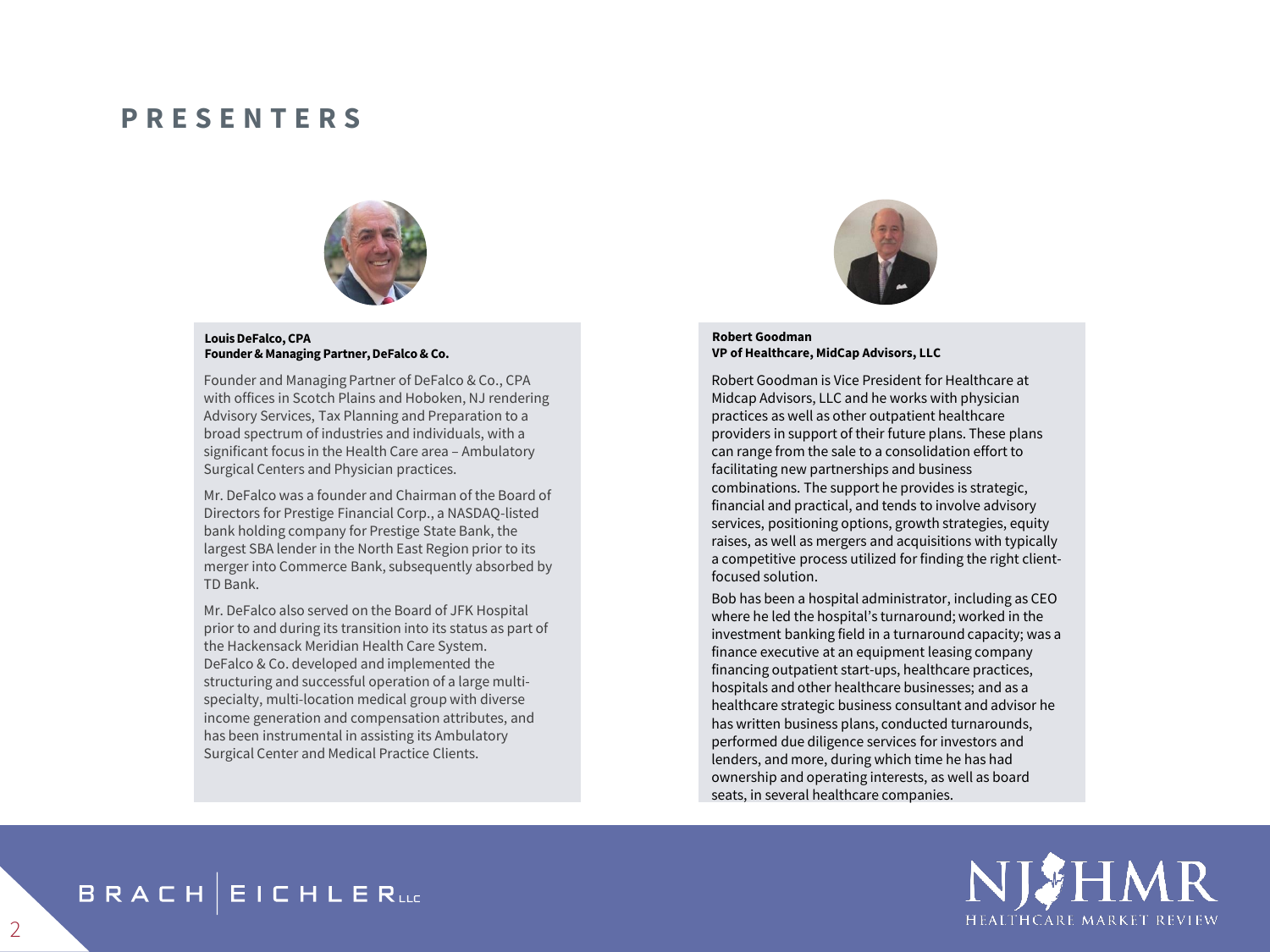#### **P R E S E N T E R S**



#### **Joseph M. Gorrell, Esq. Member, Brach Eichler LLC**

Joseph Gorrell has over 35 years of experience counseling hospitals, medical staffs, nursing homes, and individual practitioners on a broad scope of issues ranging from defense of licensure prosecutions and insurance fraud cases to practice acquisitions and other physician transactions.

Known for his deep experience in transactional and litigation work, Joseph provides legal advice to hospital medical staff on a variety of subjects and supervises individual physicians and physician practice groups that are contracting with hospitals, managed care companies, and other physicians. Joseph also counsels physicians who are establishing their own medical practices or becoming members of others.

Named for the last several years as a top healthcare law practitioner by noted ranking company [Chambers USA](https://www.bracheichler.com/honors-and-awards/), Joseph is described as a "preeminent figure in the health care industry." According to **Chambers**, Joseph is noted for his "skillful and high-profile representation of physicians" and peers highlight him as a "superb lawyer" who is particularly adept at representing physicians in front of the New Jersey State Board of Medical Examiners.



#### **John D. Poppe, Jr. Co-Founding Partner, MidCap Advisors, LLC**

John D Poppe, Jr. is a Co-Founding Partner of MidCap. He has completed a wide variety of transactions including mergers and acquisitions, bank financings, and private equity investments. Throughout this career, whether completing complicated transactions, identifying value enhancing strategies, serving as a board member, or restructuring operations, John deeply enjoys collaborating with entrepreneurial, middle market business owners. John received an M.B.A. from New York University Stern School of Business. He enjoys golf, collecting vinyl, and obsessing over his fantasy baseball dynasty team when not attempting to relax at his Little Silver, NJ home with his wife of 25 years and tween daughter.



## **BRACH EICHLERLLE**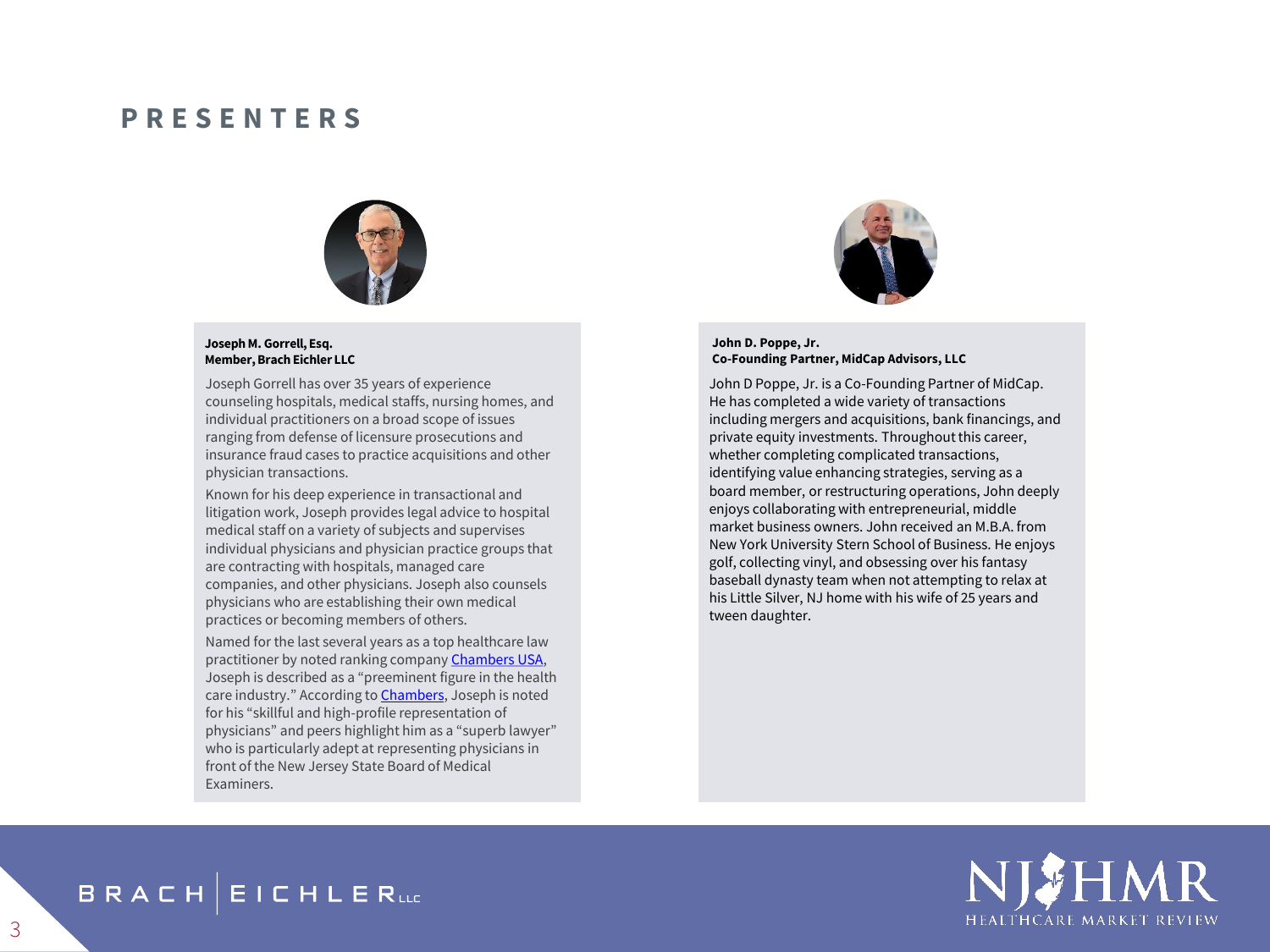## **A G E N D A**

1. New Jersey Healthcare M&A Update

2. How to Determine if Now is a Good Time to Consider Partnering/Selling

- 3. What Should Practices Do to get Prepared for a Transaction
- 4. What Practice Owners Should Expect When Doing a Deal



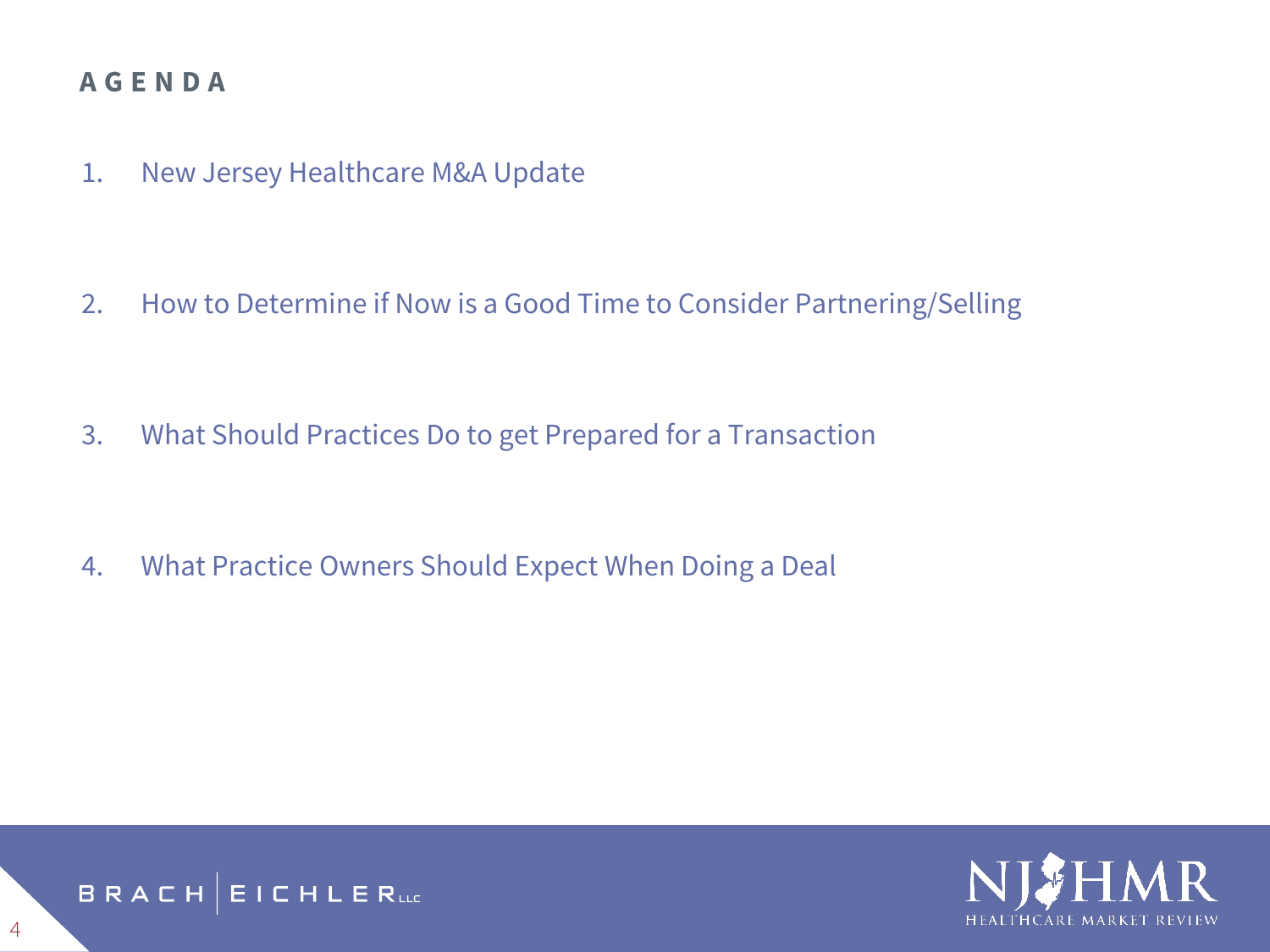## **New Jersey M&A Activity Trends vs. Nation**



## Clinics & Outpatient M&A - Deal Counts

*Source: PitchBook*



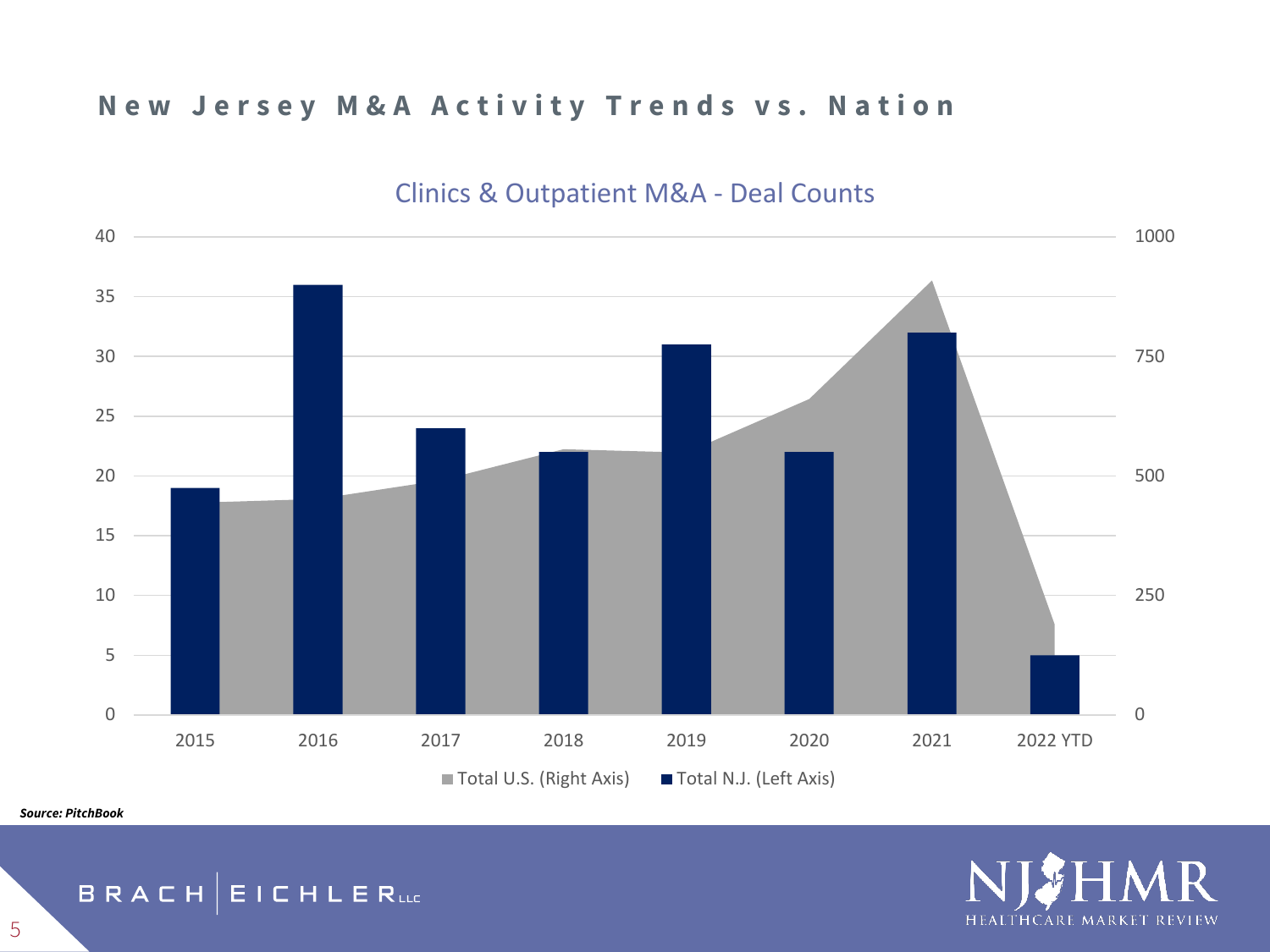## **New Jersey Clinics & Outpatient M&A -D e a l C o u n t s**



**2019 2020 2021 2022 YTD**

HEALTHCARE MARKET REVIEW

*Source: PitchBook*

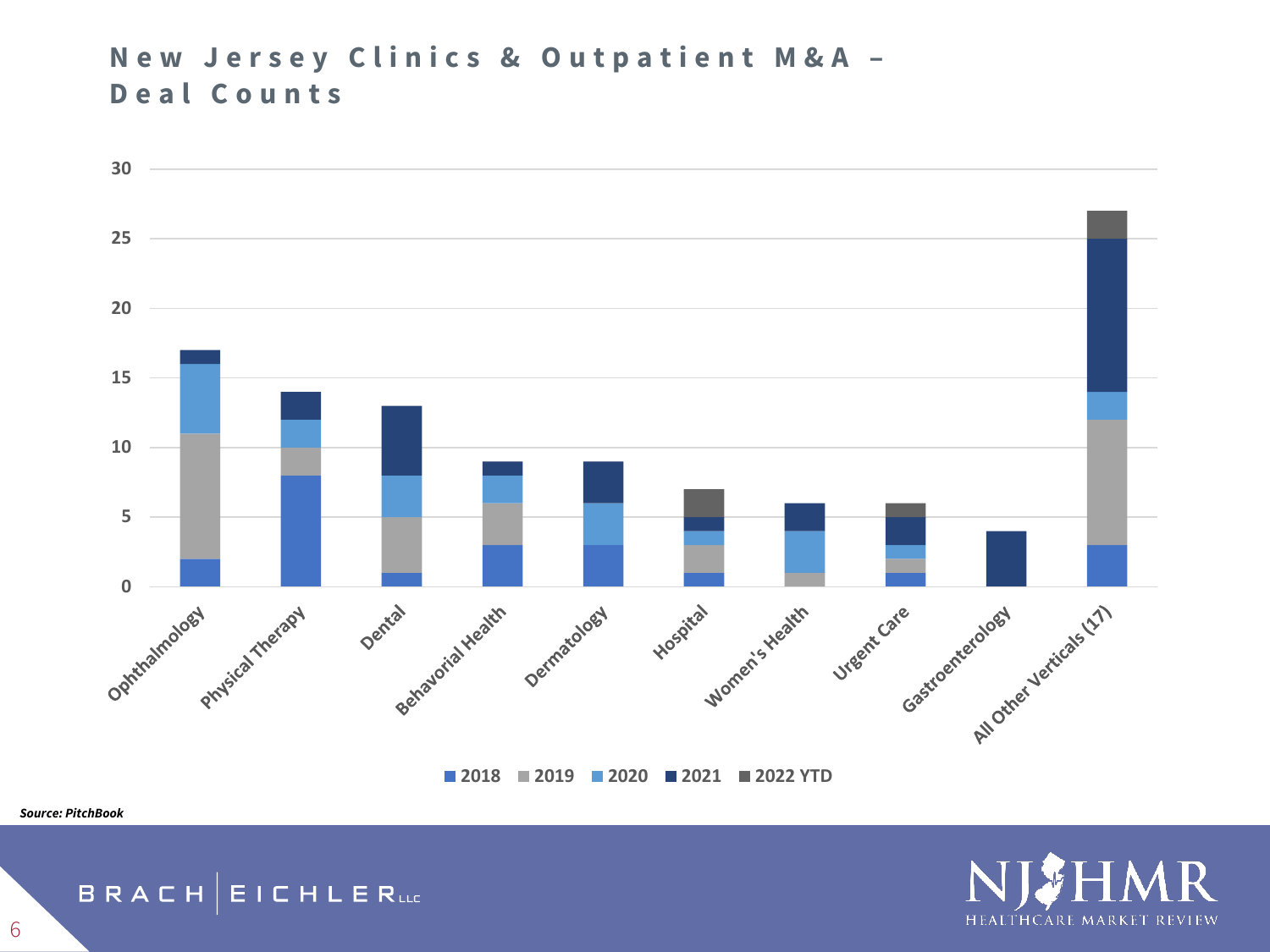### **New Jersey Healthcare Investors**



*Source: PitchBook*

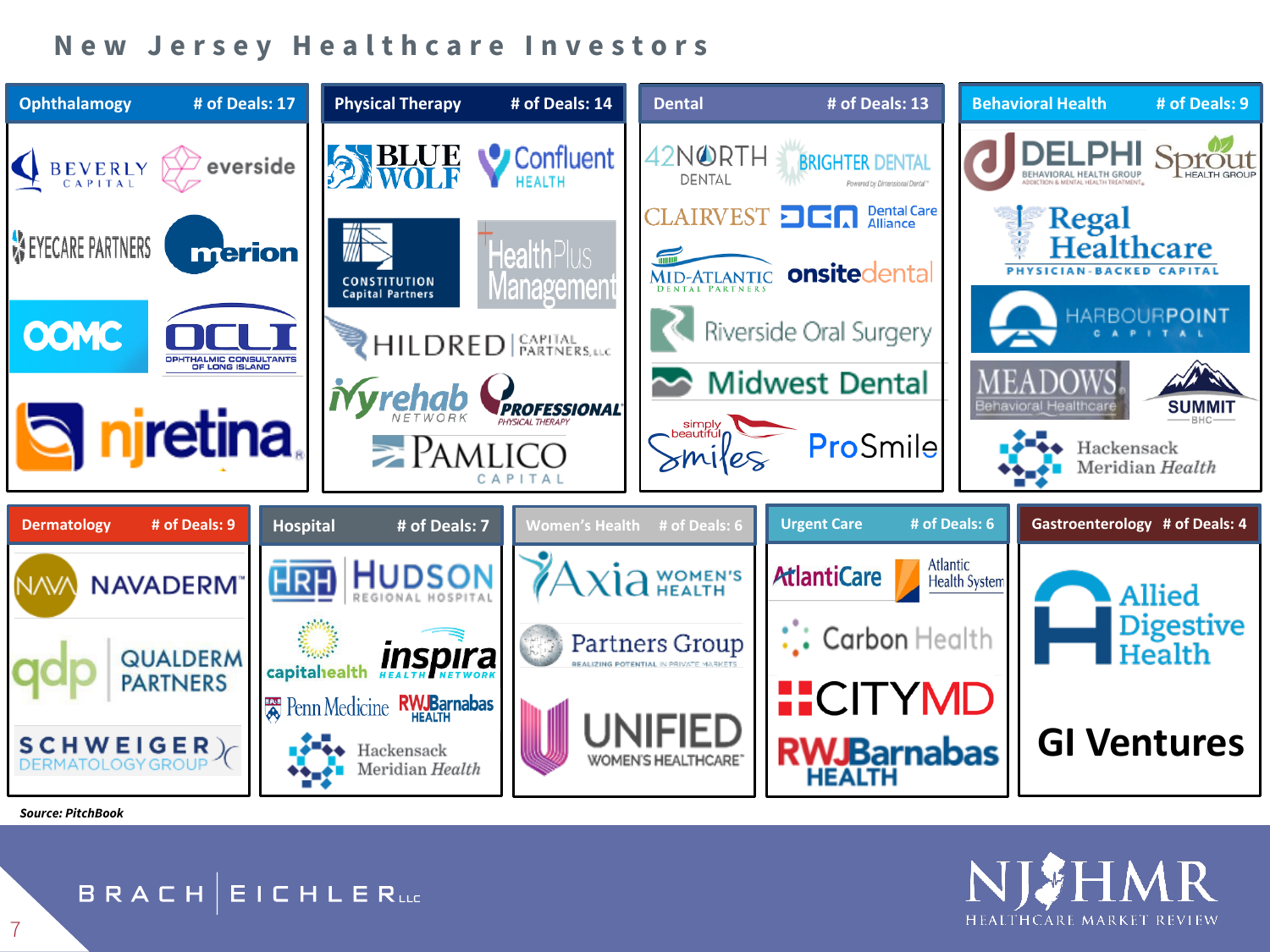- 1. Corporate practice of medicine?
- 2. Ownership of the new medical entity
- 3. Restrictive covenant
- 4. Representations and warranties how long, basket
- 5. Self-disclosure



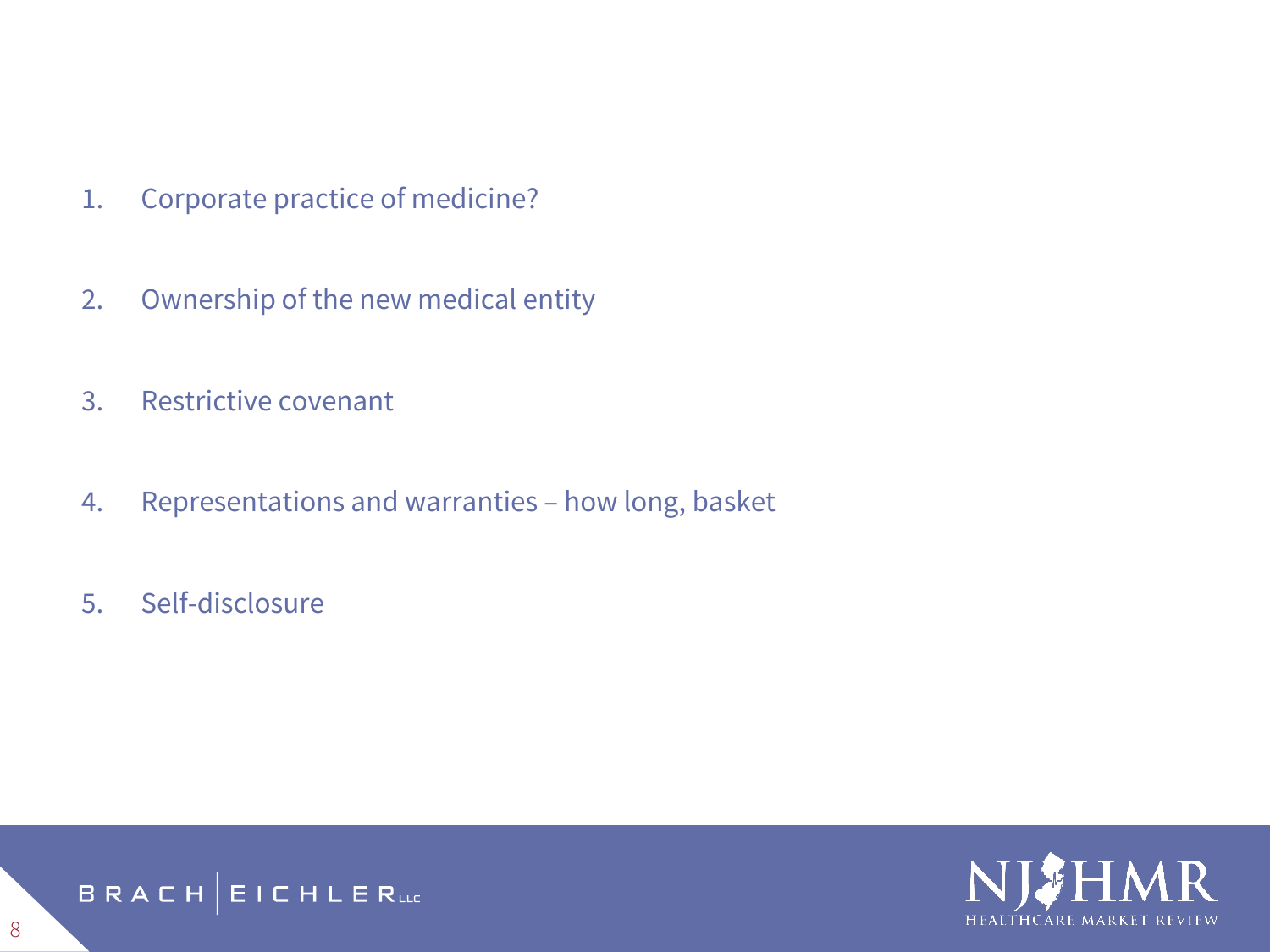#### **T H A N K Y O U !**



**Louis DeFalco, CPA** Founder & Managing Partner DeFalco & Co. 908-322-9055 LDeFalco@defalcocpa.com



**Robert Goodman** VP of Healthcare MidCap Advisors, LLC 512-351-7692





**Joseph Gorrell, Esq.** Member Brach Eichler LLC 973-403-3112

**John D. Poppe, Jr.** Co-Founding Partner MidCap Advisors, LLC 646-442-8367

robert.goodman@midcapadvisors.com jgorrell@bracheichler.com Scott.yoder@midcapadvisors.com